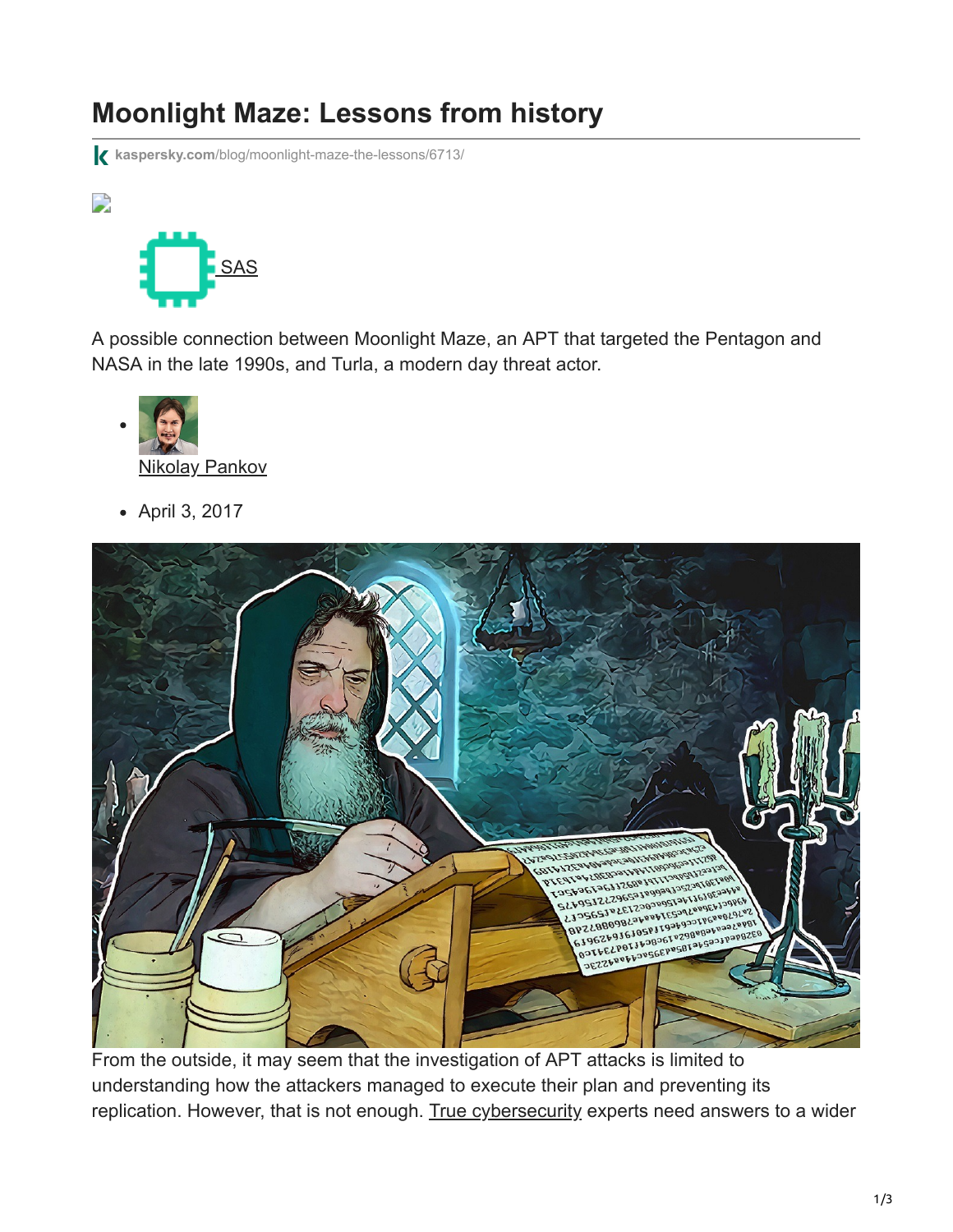range of questions. What was the purpose of the attack? Did attackers succeed? What tools were involved in the attack? Where else were similar methods and programs used?

Answers to these questions help with forecasting the further development of trends, and most important, help with prompt response to future attacks of the same authorship or campaigns that employ the same code. That is why it is important not only to study the mode of action of modern cybercriminals, but also to understand the methods of all earlier attacks. As a company that's been engaged in information security for 20 years, we understand this as few others can.

That is why our experts, aided by researchers from King's College London, have carefully studied Moonlight Maze — one of the first widely known cyberespionage campaigns, active since at least 1996. It is of particular interest because several independent experts from countries have voiced the proposition that it is associated with a much more modern — and still active — group, the authors of the [Turla](https://securelist.com/analysis/publications/65545/the-epic-turla-operation/) APT attack.

Even the story of how our experts got the information about Moonlight Maze deserves special mention. Initially, in the late nineties, all of the investigation materials were classified by US law enforcement agencies, and so inaccessible to researchers. However, in an attempt to cover their tracks, the attackers used an extensive network of proxy servers working in various universities and libraries in the United States, as well as at least one server in England. On the English server, the local system administrator, who worked on the case with London police and the FBI, activated the logging of all activities. And those logs survived to our times. As a result, our experts got a unique time capsule containing a detailed record of all the attacker's actions.



Watch Video At: